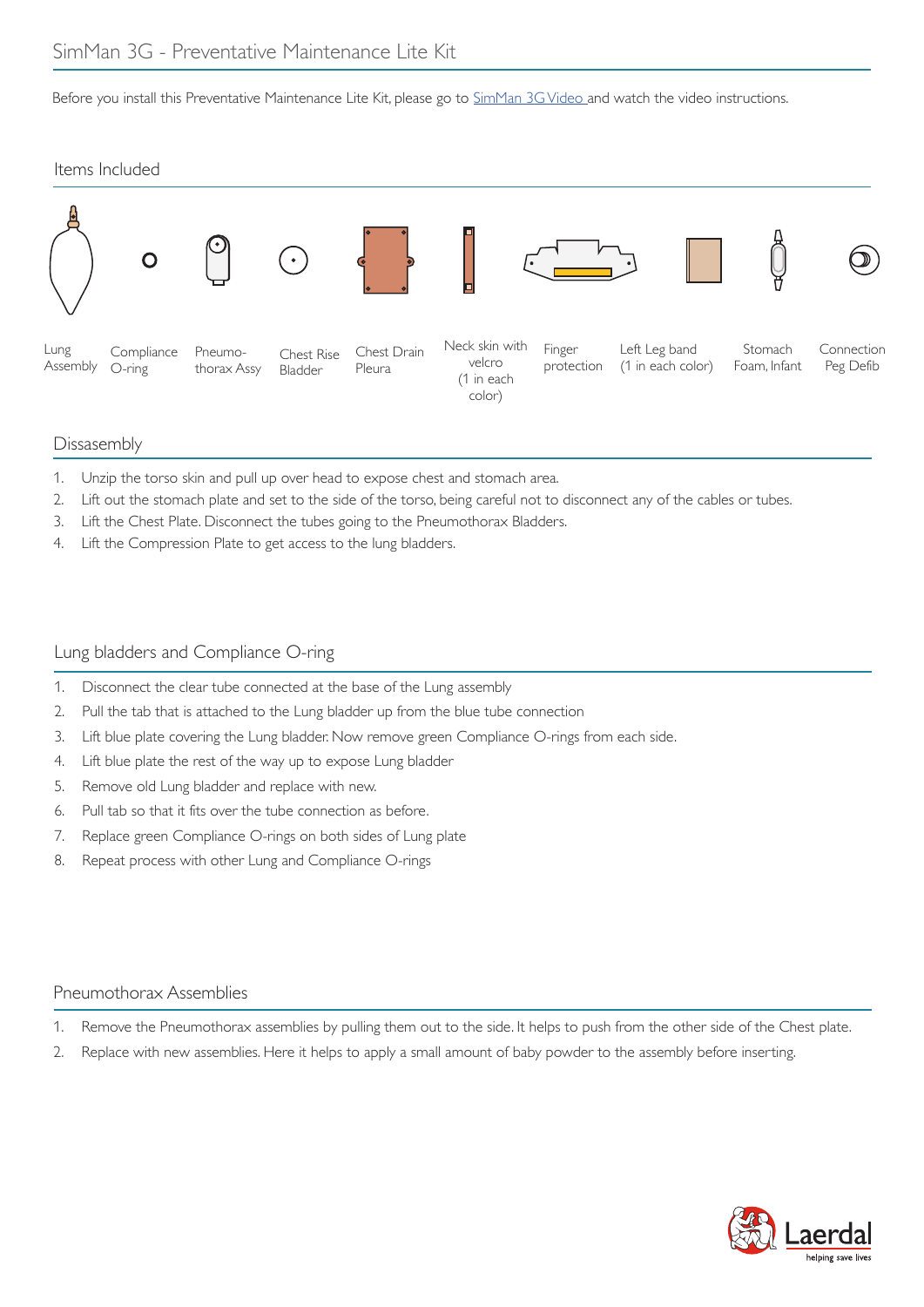# Chest Rise Bladders

- 1. Disconnect the two Chest Rise bladders from the tubes holding them in place.
- 2. Reconnect the two new bladders provided.

#### Defib Connection Plug

1. Remove two Defib Connection plugs by unscrewing them. Tools will be needed here.

#### Chest Drain Pluera

1. There are two Chest Drain Pluera, one on each side of the Torso. Remove these and replace the plastic pluera on each

#### Neck Skin

1. Remove and replace the Neck skin.

#### Finger Protection Foam

- 1. Remove the Finger Protection foam from the back of the manikin.
- 2. Remove as much glue residue as possible before attaching new.
- 3. Remove the adhesive tape, turn over and align the three half circle cutouts in the Foam with the screw holes in the back of the manikin.
- 4. Insert the black plugs to hold the ends in place.

## Left Leg Band

1. Remove and replace the Left leg band. A small amount of baby powder will help in this process.

# Inline Fluid Filter

- 1. In the two fluid bottles, blue and red, there is a Fluid filter on the tube inside the bottle.
- 2. Remove and replace these items.